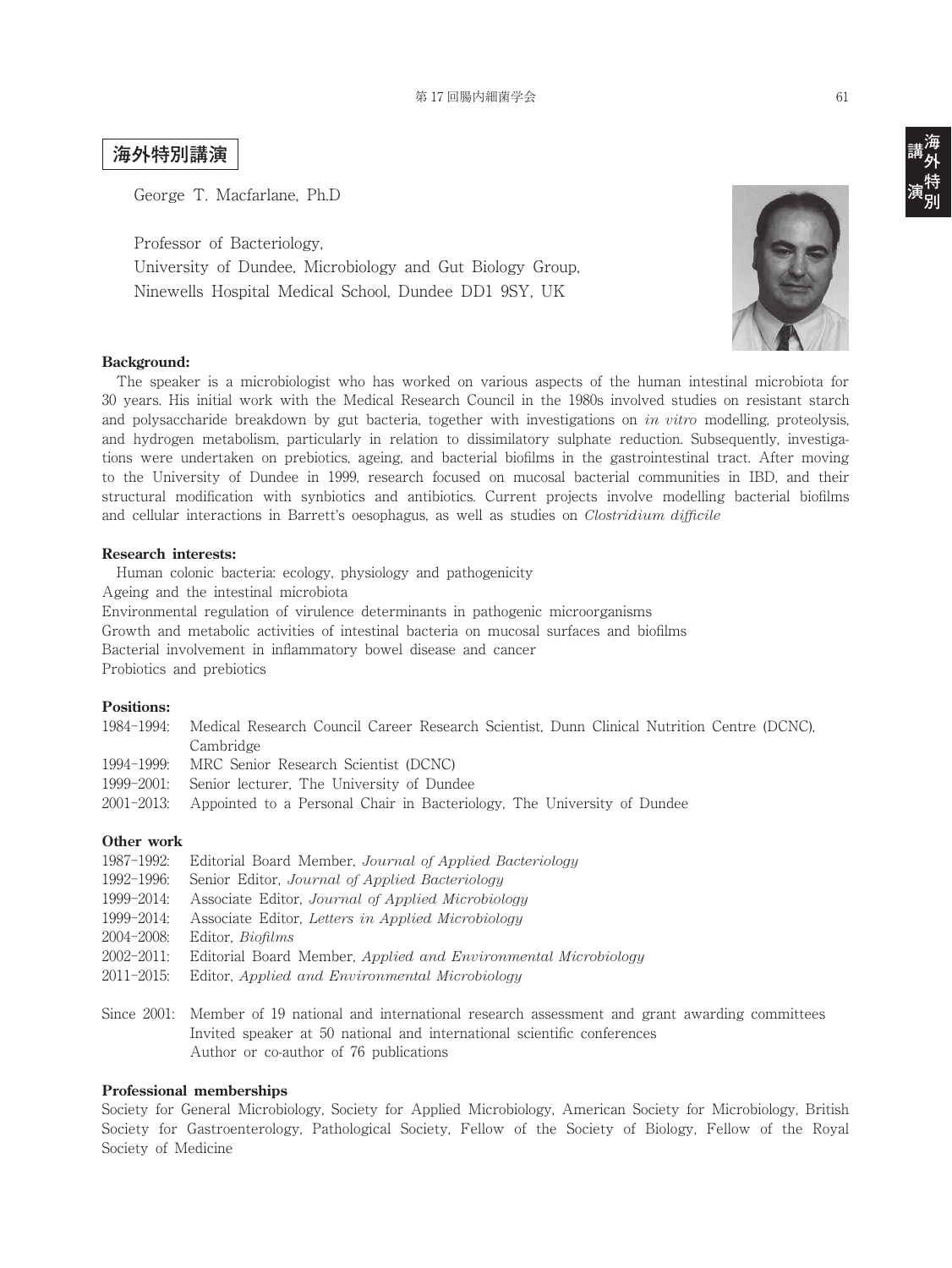# Ecology of intestinal microorganisms in health and disease

George T. Macfarlane University of Dundee, Microbiology and Gut Biology Group, Ninewells Hospital Medical School

This presentation will focus on the role of intestinal bacteria in colon cancer, and inflammatory bowel diseases (IBD) such as ulcerative colitis (UC) and Crohn's disease (CD), as well as conditions in the upper gut, such as bacterial overgrowth in patients receiving enteral nutrition (EN), as well as Barrett's oesophagus and oesophageal adenocarcinoma.

Intestinal microorganisms play a major role in human physiology. Until relatively recently, most work has focused on luminal contents in the large bowel, however, there is increasing evidence that mucosal surfaces are heavily colonised throughout the digestive tract, including the upper gut in various disease states, although the species composition and microbial load is normally much lower in this region of the digestive tract. Despite this, dysbiosis associated with upper gut colonisation can cause major health problems.

Barrett's oesophagus (BO) is a complication of chronic gastro-oesophageal reflux disease, in which individuals have a greatly increased risk of adenocarcinoma. To investigate whether microbial biofilm communities might play a role in the disease process, bacterial populations in oesophageal aspirates, and oesophageal mucosae of BO patients were studied, together with healthy controls. Confocal microscopy was also used to determine the spatial localisation of these organisms on mucosal surfaces. Overall, 46 bacterial species belonging to 16 genera were detected by culturing, with 10 species being common to both subject groups. Both aspirate and biopsy samples from BO patients contained complex microbial communities. Interestingly, high levels of campylobacters (*C. concisus*, *C. rectus*), were found in BO patients, but not in non-diseased controls. Microscopy showed that mucosal bacteria were often present in microcolonies. The presence of pathogenic campylobacters in people with BO may suggest a link either in the initiation, maintenance or exacerbation of the disease processes leading to adenocarcinoma formation. Interactions of *C. concisus* and Barrett's cell lines *in vitro* show that these bacteria interfere with signalling factors (e.g. COX2, CDX1, P53) at a number of points in the cell cycle, while these effects are not seen with the commensal bacterium *Streptococcus salivarius*.

In healthy people, the small bowel is normally sparsely populated by microorganisms. This is due, in part, to the rapid flow of digestive materials through the gut, which prevents the establishment of permanent communities. However, during enteral feeding via percutaneous endoscopic gastrostomy tubes, innate defence mechanisms in the upper gut are bypassed, resulting in microbial overgrowth. The effects of EN on mucosal colonisation, and the gut-associated immune system, are not well understood, but studies on surface-associated microbial populations in the gastric and duodenal mucosae of patients receiving EN showed that there were significantly higher levels of bacterial DNA in mucosal biopsies from both sites in these individuals, compared to control subjects. The main organisms found were staphylococci and enterobacteria. Allied to this, the expression of pro-inflammatory cytokines such as IL1- $\alpha$ , IL6 and TNF- $\alpha$ , was significantly higher in gastric and